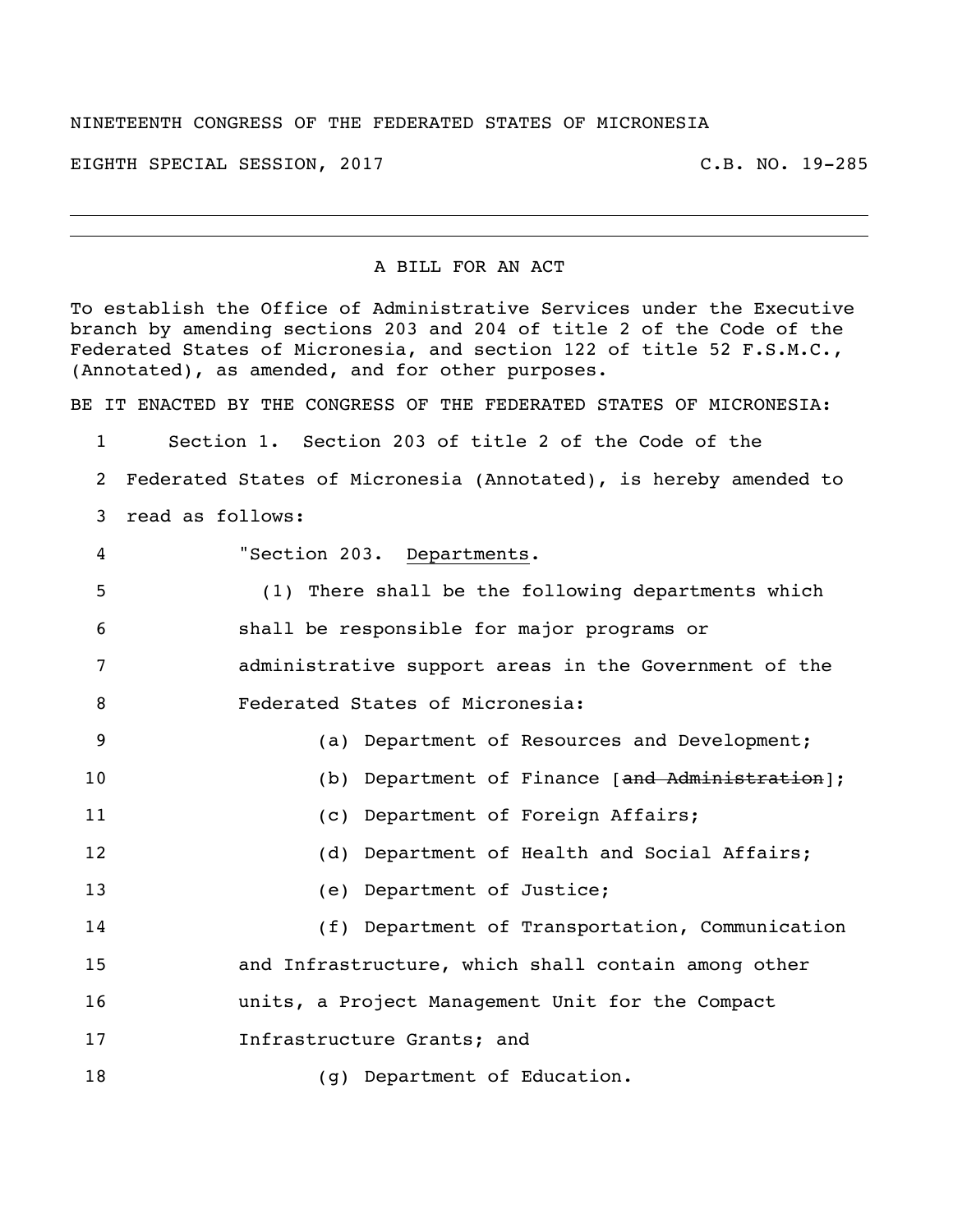| 1  | (2) The administrative head of each department shall              |
|----|-------------------------------------------------------------------|
| 2  | be designated as a "Secretary".                                   |
| 3  | Section 2. Section 204 of title 2 of the code of the              |
| 4  | Federated States of Micronesia (Annotated), as amended, is hereby |
| 5  | amended to read as follows:                                       |
| 6  | "Section 204. Other Executive Offices.                            |
| 7  | There shall be the following executive offices:                   |
| 8  | (1) Office of the Public Defender;                                |
| 9  | (2) Office of Environment and Emergency Management;               |
| 10 | (3) Office of National Archives, Culture and Historic             |
| 11 | Preservation; [and]                                               |
| 12 | (4) Office of Veteran's Affairs; and                              |
| 13 | (5) Office of Administrative Services to be headed by             |
| 14 | the Personnel and Administrative Officer appointed                |
| 15 | pursuant to section 122 of title 52 of this code."                |
| 16 | Section 3. Section 122 of title 52 of the Code of the             |
| 17 | Federated States of Micronesia (Annotated), as amended, is hereby |
| 18 | amended to read as follows:                                       |
| 19 | "Section 122. Personnel and Administrative Officer-               |
| 20 | Appointment and qualifications.                                   |
| 21 | (1) The Personnel and Administrative Officer shall be             |
| 22 | appointed by the President with the advice and consent            |
| 23 | of the Congress [or its appropriate committee].                   |
| 24 | (2) The Personnel and Administrative Officer shall                |
| 25 | serve as the Director of the Office of Administrative             |

 $\sim$   $\sim$  3